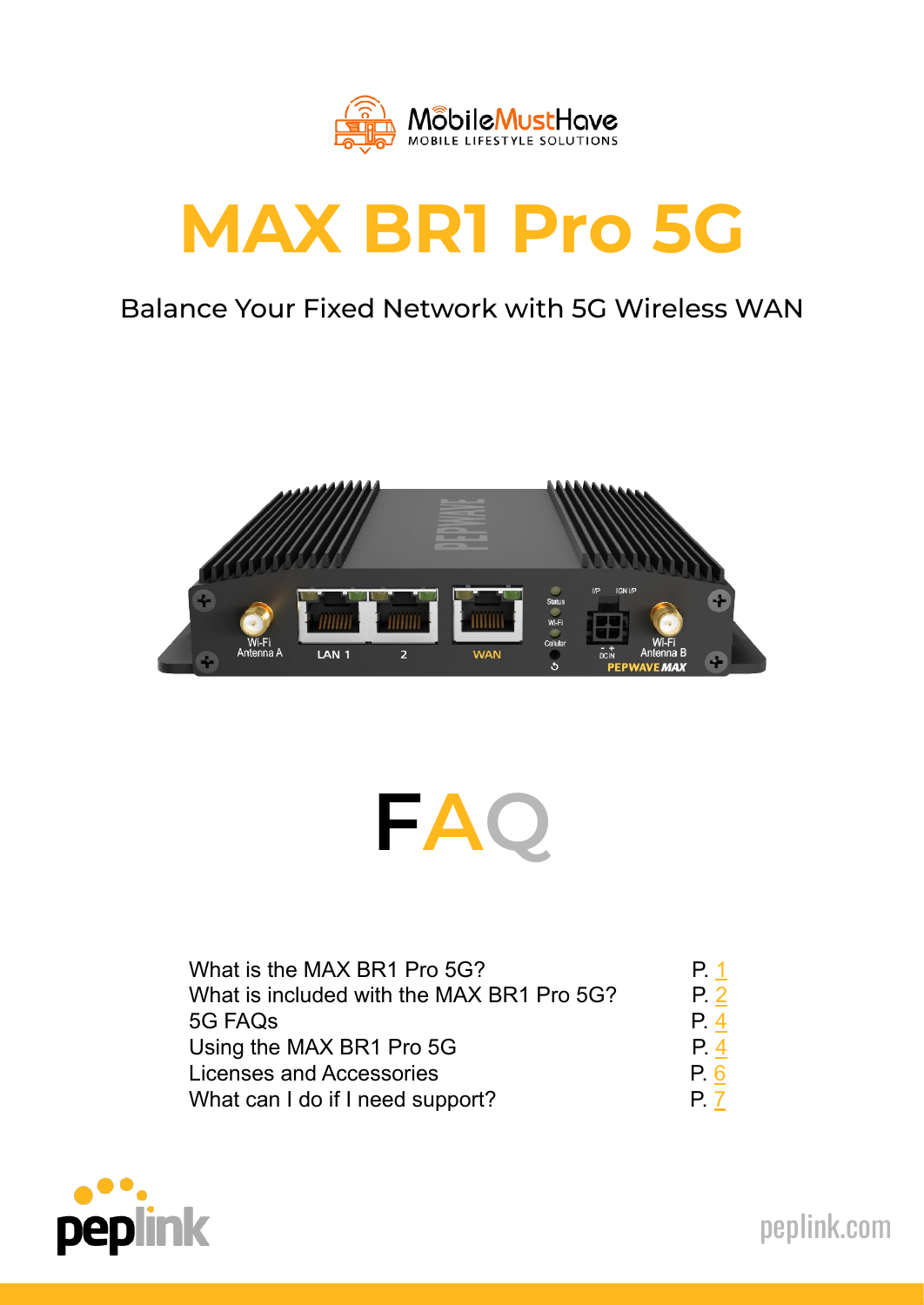<span id="page-1-0"></span>

# **What is the MAX BR1 Pro 5G?**





# **What is the MAX BR1 Pro 5G?**

The MAX BR1 Pro 5G is an industrial 5G-ready router equipped with a 2.5Gb/sec WAN port, Wi-Fi 6, and low-profile Form Factor. The MAX BR1 Pro 5G is integrated with the new generation multi-core CPU that ensures delivery of gigabit speeds.



#### **How fast is this device?**

The MAX BR1 Pro 5G has a rated throughput of 1Gb/sec. It supports a 4Gb/sec downlink data rate and a 700Mb/sec uplink data rate. If the MAX BR1 Pro 5G cannot receive a 5G network, it is able to receive LTE CAT-20 network with a 2Gb/sec downlink data rate and 150Mb/sec uplink data rate.

You can view the complete spec sheet [here](https://download.peplink.com/resources/pepwave_br1_pro_5g_datasheet.pdf).



# **What certifications does the MAX BR1 Pro 5G have?**

The MAX BR1 Pro 5G has the following certifications:

- FCC, CE, RoHS, and E-Mark
- **EN61373: Shock and Vibration Resistance**
- EN50155: Railway Applications Electronic Equipment used on Rolling Stock

The MAX BR1 Pro 5G also has US Carrier certifications from AT&T, T-Mobile, and US Carriers. Verizon's US Carrier certification is pending.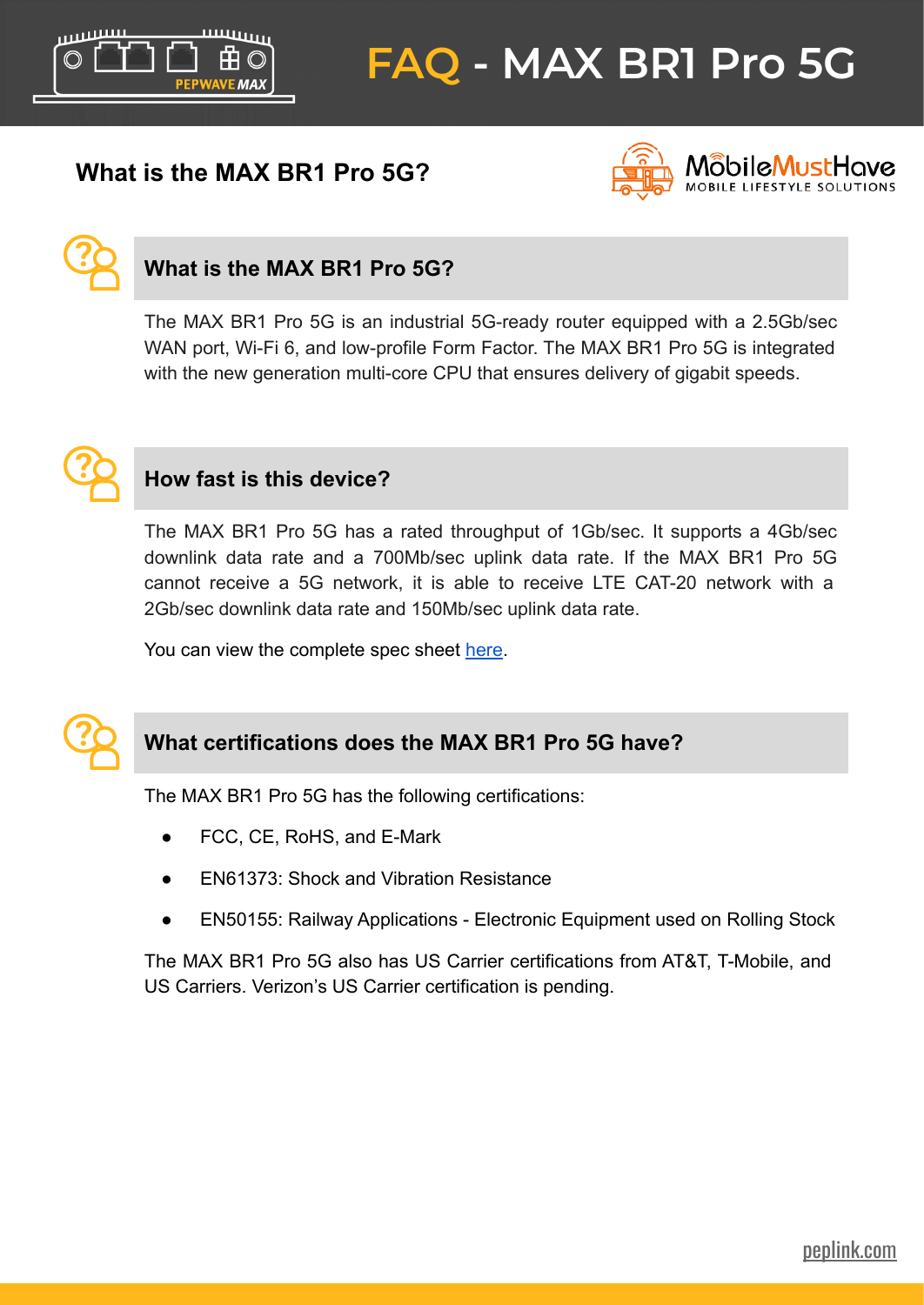<span id="page-2-0"></span>ېيىس **/EMAX** 

# **FAQ - MAX BR1 Pro 5G**



Mõbile<mark>Must</mark>Have **NOBILE LIFESTYLE SOLUTION** 



#### **What is the best use case for the MAX BR1 Pro 5G?**

The answer isn't set in stone. It has applications from railways and warehouses to manufacturing and transportation. Click [here,](https://contact.peplink.com/secure/sales-inquiry.html) and together we'll work out a cost-effective solution with the best overall performance. We will always make it work.



**?**

#### **How many ways can it connect to the internet?**

The MAX BR1 Pro 5G comes with 1 Cellular, 1 Ethernet, and Wi-Fi-as-WAN.

# **What is included with the MAX BR1 Pro 5G?**

# **What is in the box?**

Along with the router, you'll find 4 x LTE/5G antennas  $(ACW-234)$  $(ACW-234)$ , 2 x Wi-Fi Dual-Band antennas ([ACW-341](https://estore.peplink.com/products/acw-341)), 1 x GPS antenna ([ACW-232](https://estore.peplink.com/products/acw-232)), and 1 x 12V2A Power Supply cable [\(ACW-632](https://estore.peplink.com/search?criteria=acw-632)).



#### **Is a warranty included with this product?**

Yes. It comes with a 1-year warranty which is extendable on a year-to-year basis. You can purchase these warranties from our [Certified Partners](https://www.peplink.com/peplink-certified-partners/) or directly from the Peplink store (PrimeCare [1 Year](https://estore.peplink.com/products/prm-max-br1-pro-5g-1y) | [2 Year](https://estore.peplink.com/products/prm-max-br1-pro-5g-2y) | [4 Year](https://estore.peplink.com/products/prm-max-br1-pro-5g-4y)) at the time of the sale or at any time thereafter.



# **What is PrimeCare?**

PrimeCare is a subscription that bundles InControl, Warranty, SpeedFusion license upgrades, and FusionHub licenses into a single package. Click [here](https://www.peplink.com/support/peplink-primecare/) to learn more about PrimeCare.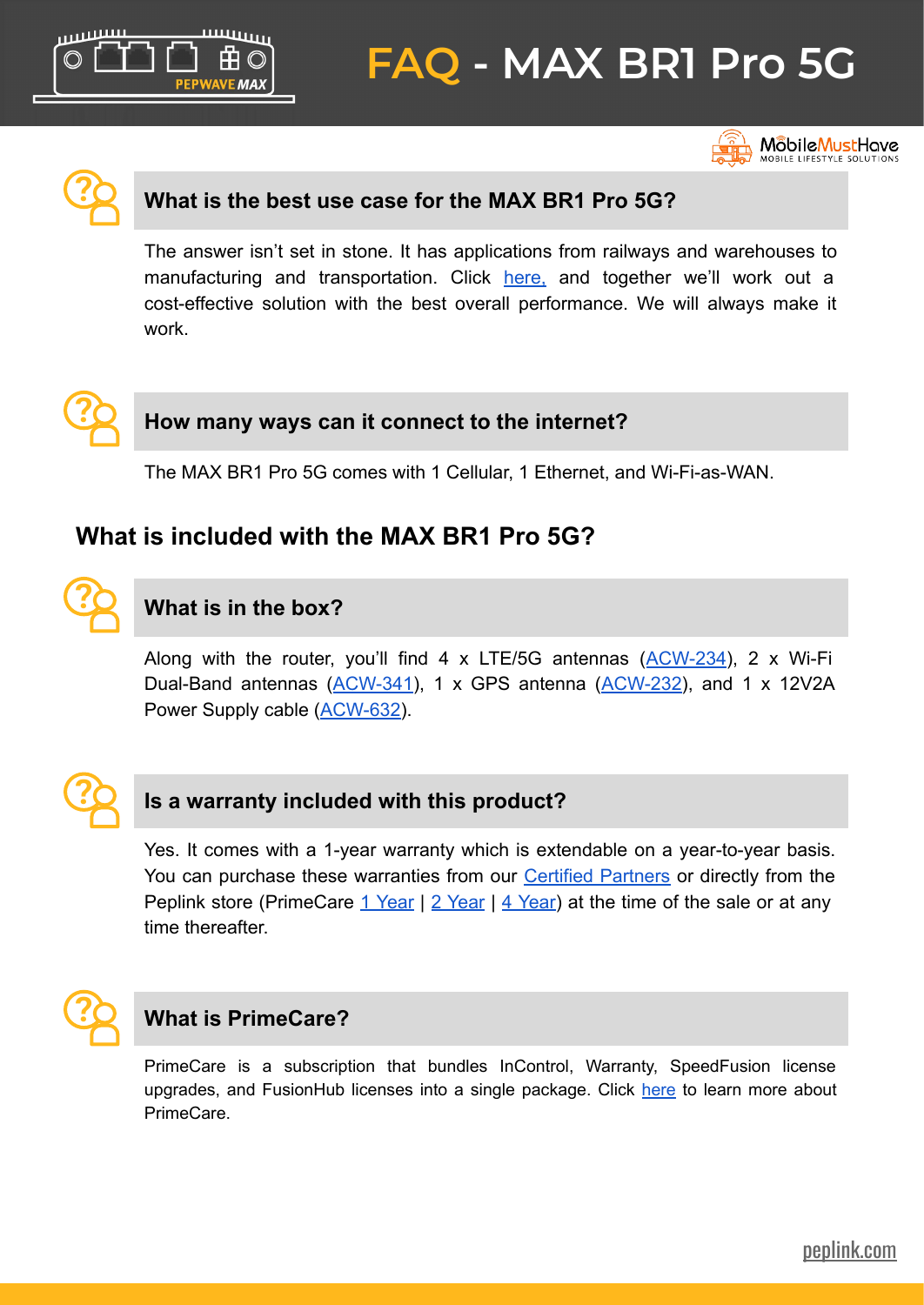**EMAX** 

# **FAQ - MAX BR1 Pro 5G**



**MobileMustHave**<br>MOBILE LIFESTYLE SOLUTIONS



# **What is SpeedFusion Cloud?**

SpeedFusion Cloud is Peplink's global network of SpeedFusion endpoints. With an active CarePlan or SpeedFusion Cloud data plan, you can utilize SpeedFusion wherever you are, eliminating the need for additional hardware. Unsure of what you need? Check out this useful [post](https://forum.peplink.com/t/faq-im-confused-what-is-speedfusion-speedfusion-cloud-and-fusionhub/35487).



# **Does the MAX BR1 Pro 5G employ Peplink's SpeedFusion technology or PepVPN?**

All Peplink products are capable of using PepVPN. The MAX BR1 Pro 5G supports SpeedFusion, Hot Failover, and WAN Smoothing. The MAX BR1 Pro 5G requires the purchase of PrimeCare to support SpeedFusion Bandwidth Bonding.



#### **What is SpeedFusion technology?**

Peplink's patented SpeedFusion technology is a powerful VPN tunnel equipped with a variety of technologies such as Hot Failover, WAN Smoothing, Bandwidth Bonding, and much more. This technology empowers users with the flexibility and tools required to achieve unbreakable connectivity in any vertical or scenario in which they might find themselves. Click [here](https://www.peplink.com/technology/speedfusion-bonding-technology/#speedfusion-technologies) to learn more about SpeedFusion.



# **How can I purchase a license for SpeedFusion Cloud with higher traffic speed and additional usage?**

It's easy. Look [here!](https://estore.peplink.com/categories/speedfusion-cloud/)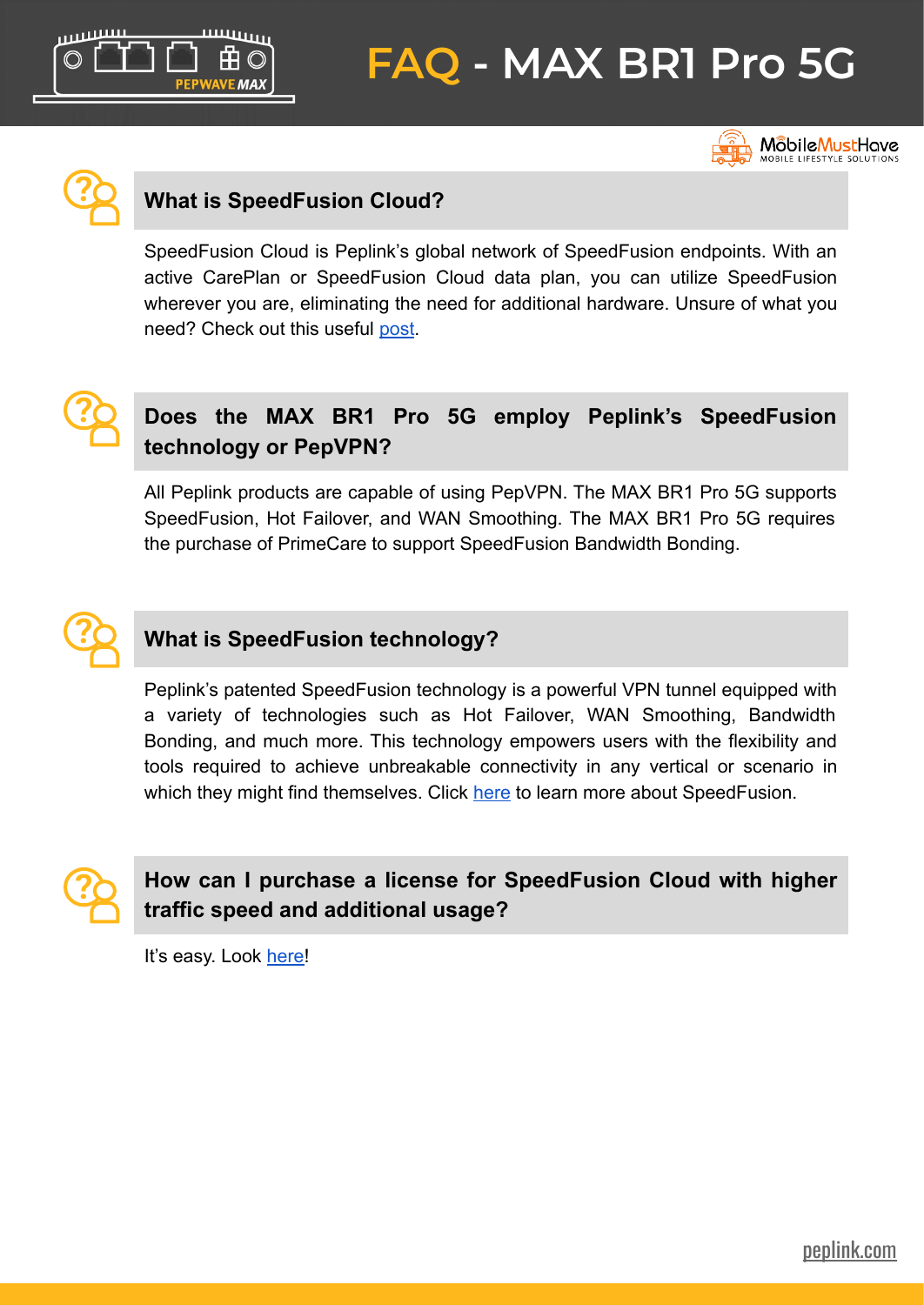<span id="page-4-0"></span>

# **5G FAQs**





- Q: Do Peplink 5G devices support Sub-6 or mmWave?
- Q: Are Peplink Mobility or Maritime antennas compatible with the MAX BR1 Pro 5G?
- Q: How does SpeedFusion work with the 5G network?

You can find all the answers [here](https://download.peplink.com/resources/pepwave_5g_faq.pdf).

# **Using the MAX BR1 Pro 5G**



**What size should the SIMs be?**

The MAX BR1 Pro 5G uses Nano-SIMs (4FF).



# **I see the unit has 2 SIM slots. Can they be used simultaneously?**

The MAX BR1 Pro 5G is a single 5G modem device with 2 SIM slots. You can load 2 SIMs and switch between them, but you can only use 1 at a time. Peplink has other products which have 2 or more active modems.



#### **Can the MAX BR1 Pro 5G use Band 71?**

Yes. The MAX BR1 Pro 5G can use Band 71. Band 71 is a band frequency provided by T-Mobile, it operates at a 600MHz frequency that travels twice as far, and it works 4 times better in buildings than conventional LTE bands. You can insert your T-Mobile SIM into any MAX BR1 Pro 5G cellular slot in order to use Band 71.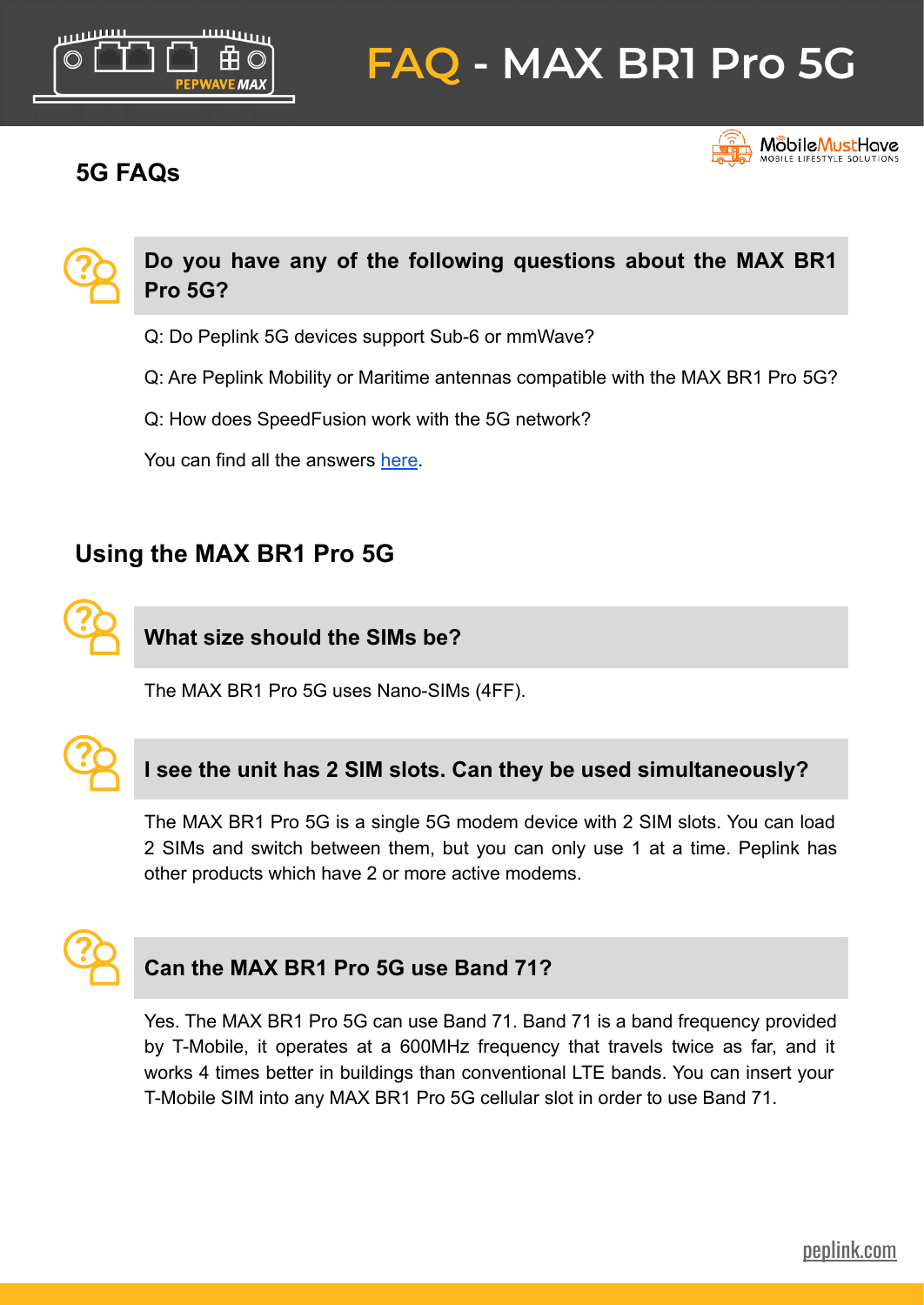



# **What is FirstNet Ready? Does the MAX BR1 Pro 5G support FirstNet?**

FirstNet is the only network where Public Safety can take advantage of the highest power class signaling available across the United States with FirstNet MegaRande, the High Power User Equipment solution exclusively available on Band 14.

The MAX BR1 Pro 5G is FirstNet Ready, providing additional coverage as the situation demands.

Click [here](https://www.peplink.com/unbreakable-firstnet-ready-sd-wan-public-safety/) to learn more about how Peplink technology works with FirstNet.



# **Is it possible to protect vehicle batteries from drainage by the MAX BR1 Pro 5G?**

Yes. The MAX BR1 Pro 5G is equipped with a power port with ignition sensing that enables ignition-sensing features. Ignition sensing is an electronic device's ability to connect to a vehicle's ignition to sense when it is turned on or off. This feature can be used to synchronize and automate the process of turning on electronic devices in vehicles such as dash-cams and radios.



# **What voltage is required?**

**EMAY** 

The router is furnished with an AC wall plug-in 4pin power supply.



# **What is its maximum power consumption?**

The maximum power consumption is 19W.



# **How can I set up GPIO?**

You can learn more about the GPIO setup from our [Ignition Sensing Guide](https://download.peplink.com/manual/peplink_transit_mini_wiring_guide.pdf).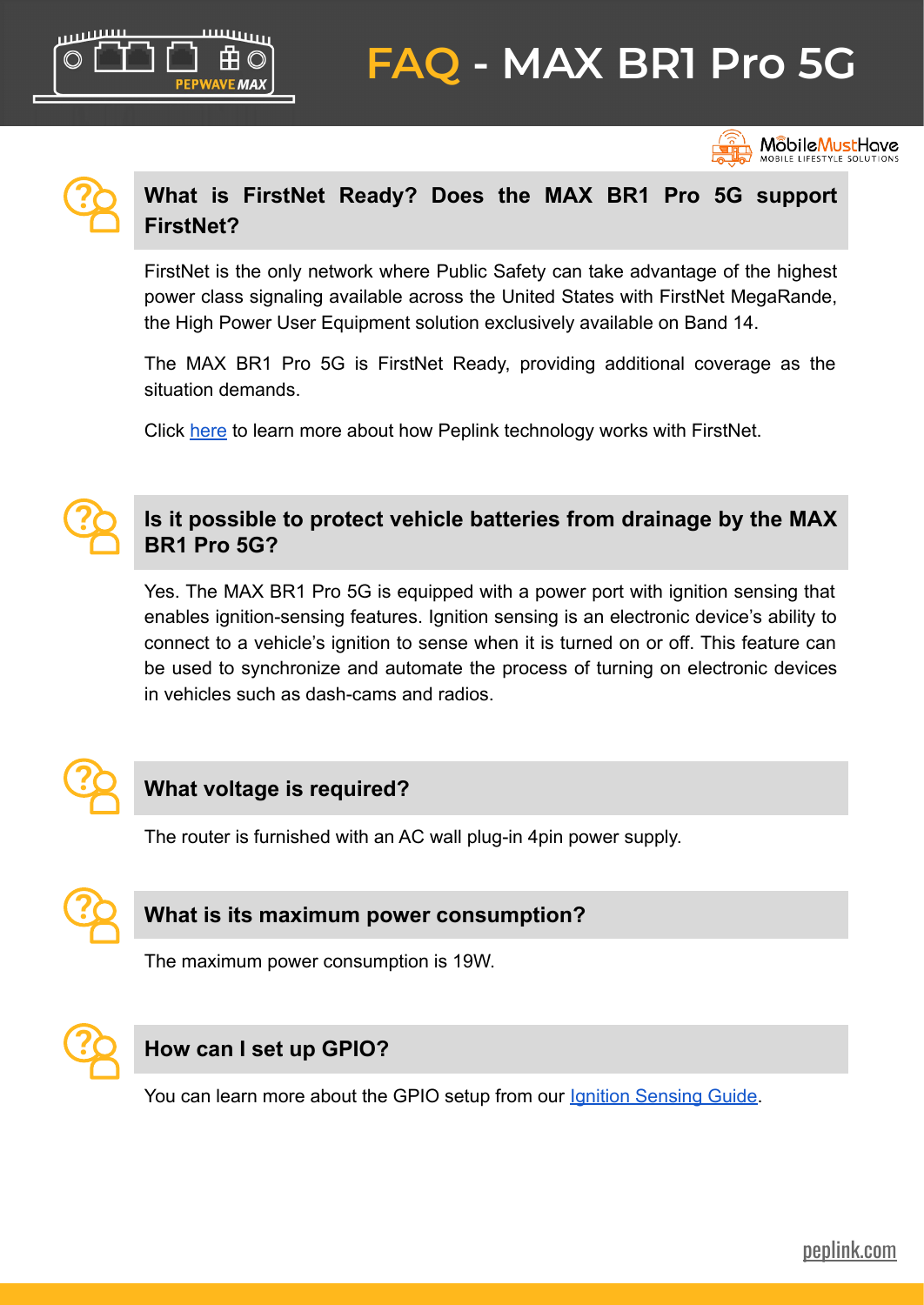

**MobileMustHave**<br>Mobile Lifestyle solutions



<span id="page-6-0"></span>بسس

#### **Does the MAX BR1 Pro 5G employ WAN as LAN features?**

Yes. The WAN port can be configured as a LAN port on the Web Admin.



# **What is a Captive Portal?**

**VE MAX** 

Captive Portal is a configuration under InControl 2. With Captive Portals, you can easily offer internet to your guests while controlling connection time and speed as well as data usage limits. By doing so, you can set up a social Wi-Fi hotspot to receive users' valuable demographic data.

# **Licenses and Accessories**



#### **How can I subscribe to the InControl2 service?**

The MAX BR1 Pro 5G comes with a 1-year subscription to PrimeCare, which includes InControl2. PrimeCare can be extended 1 year for a nominal cost (PrimeCare [1 Year](https://estore.peplink.com/products/prm-max-br1-pro-5g-1y) | [2 Year](https://estore.peplink.com/products/prm-max-br1-pro-5g-2y) | [4 Year](https://estore.peplink.com/products/prm-max-br1-pro-5g-4y)).



# **Can it connect to an OpenVPN server from a commercial VPN provider (ExpressVPN, ProtonVPN, etc.)?**

Yes. An optional license [\(LIC-OPN-WAN\)](https://estore.peplink.com/products/lic-opn-wan) will enable OpenVPN WAN functionality.



# **What if I need more than 2 PepVPNs?**

By default, the MAX BR1 Pro 5G has the capability for 2 PepVPNs. You can expand this capability to 5 PepVPNs with a PrimeCare subscription, which is complimentary for the first year. In order to increase the number of PepVPN peers to 5, a renewal of PrimeCare is required. PrimeCare can be extended beyond 1 year for a nominal cost (PrimeCare [1 Year](https://estore.peplink.com/products/prm-max-br1-pro-5g-1y) | [2 Year](https://estore.peplink.com/products/prm-max-br1-pro-5g-2y) | [4 Year\)](https://estore.peplink.com/products/prm-max-br1-pro-5g-4y).